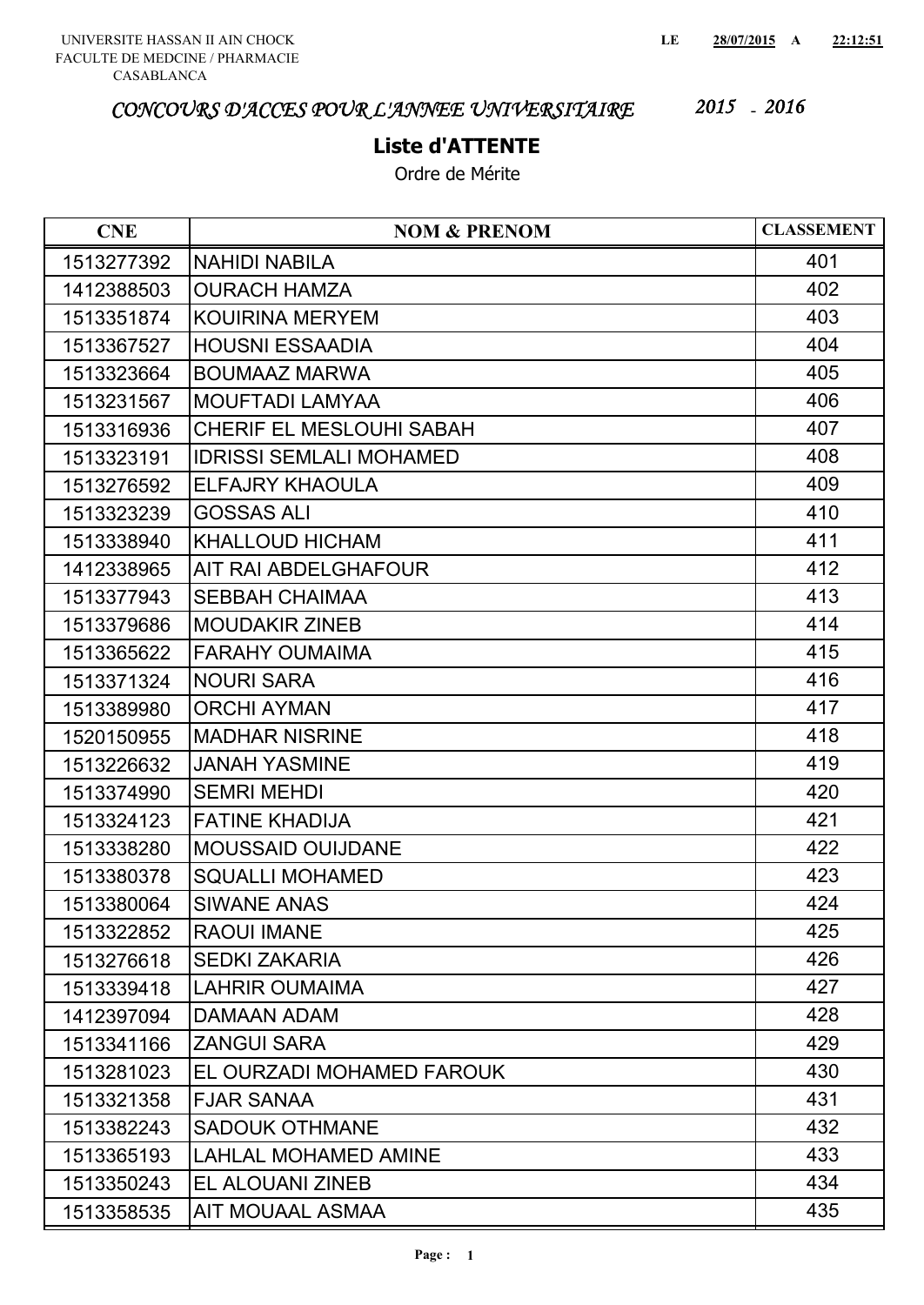### **Liste d'ATTENTE**

| <b>CNE</b> | <b>NOM &amp; PRENOM</b>         | <b>CLASSEMENT</b> |
|------------|---------------------------------|-------------------|
| 1412334472 | <b>HASSABI OUMAIMA</b>          | 436               |
| 1513340405 | <b>MENDOUN ISMAIL</b>           | 437               |
| 1513359746 | <b>CHABCHOUB MOHAMED AMINE</b>  | 438               |
| 1513276082 | <b>MISBAH YOUNESS</b>           | 439               |
| 1513229581 | <b>HAJJAJ HAFSSA</b>            | 440               |
| 1513356979 | <b>MARSALI MEHDI</b>            | 441               |
| 1513231612 | <b>ZITOUNI ILIAS</b>            | 442               |
| 1513321895 | <b>CHADLY MOHAMED YASSIR</b>    | 443               |
| 1513346341 | <b>YASSI BADR</b>               | 444               |
| 1513349711 | <b>ABOULHOUDA MOHAMMED</b>      | 445               |
| 1513360688 | <b>MELLOUKI MOHAMED</b>         | 446               |
| 1513231808 | <b>CHRICHI BRAHIM</b>           | 447               |
| 1513228351 | <b>ZOUGGARI AYMAN</b>           | 448               |
| 1513322942 | ABBAD EL ANDALOUSSI OTHMANE     | 449               |
| 1412359007 | <b>EL HIMER SARA</b>            | 450               |
| 1513379678 | <b>KAFI AYMAN</b>               | 451               |
| 1513338971 | <b>JAGHNANE EL IDRISSI ANAS</b> | 452               |
| 1513288601 | <b>NASSER SAMIA HANAA</b>       | 453               |
| 1513324538 | <b>FAKIR ZINEB</b>              | 454               |
| 1412398482 | <b>MOUMEN YASSINI DOHA</b>      | 455               |
| 1513338900 | <b>ABDELKARIM RIHAB</b>         | 456               |
| 1513385344 | <b>ROUAIY HIND</b>              | 457               |
| 1513334393 | <b>JAOUHAR EL IDRISSI MANAL</b> | 458               |
| 1513318350 | ABARHEN FATIMA ZAHRA            | 459               |
| 1513365283 | <b>AZZAOUI SOUKAINA</b>         | 460               |
| 1513374983 | <b>BOUIZOURANE YASSINE</b>      | 461               |
| 1515407874 | <b>ESSADIK KAOUTAR</b>          | 462               |
| 1513344883 | <b>IBNOUSOUFYANE YOUNES</b>     | 463               |
| 1513365250 | <b>NADRI ZAKARIA</b>            | 464               |
| 1513231778 | <b>BESTANI IMANE</b>            | 465               |
| 1513379766 | <b>HALABLY KENZA</b>            | 466               |
| 1513350283 | <b>TAOUS SOUKAINA</b>           | 467               |
| 1513318886 | <b>SERBOUT YOUSRA</b>           | 468               |
| 1513331345 | <b>AKHEZZANE LOBNA</b>          | 469               |
| 1513322914 | <b>WAHBI TAHA</b>               | 470               |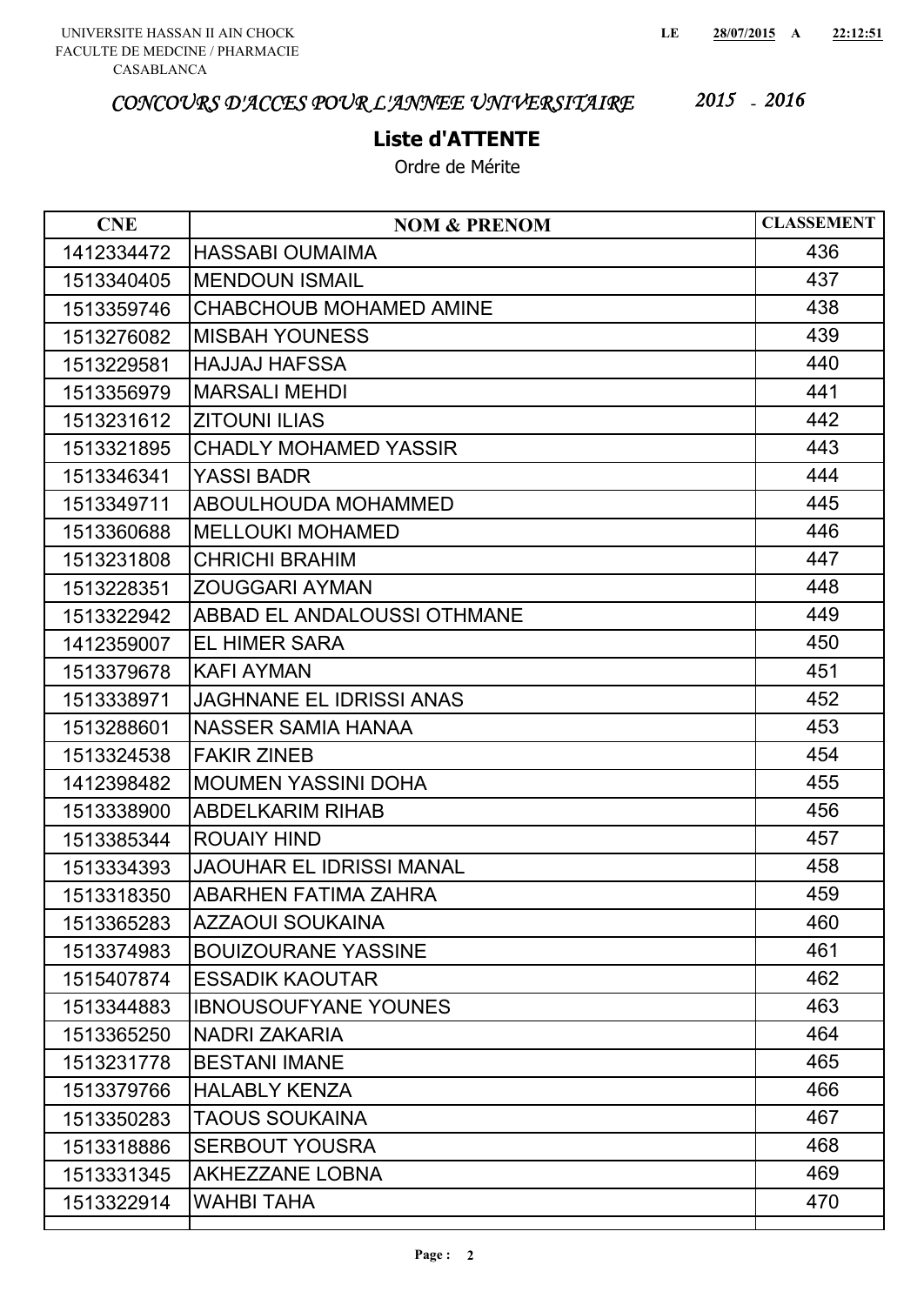#### **Liste d'ATTENTE**

| <b>CNE</b> | <b>NOM &amp; PRENOM</b>       | <b>CLASSEMENT</b> |
|------------|-------------------------------|-------------------|
| 1513357161 | <b>KHAIRATE KAWTAR</b>        | 471               |
| 1513281106 | <b>MOUQUADDIM HOURIA</b>      | 472               |
| 1513321100 | <b>ADNANE HIND</b>            | 473               |
| 1513282314 | <b>QOZAIBRE MOUAD</b>         | 474               |
| 1513369319 | <b>DAHOUNE HAMZA</b>          | 475               |
| 1412343469 | <b>WAAMOU IMANE</b>           | 476               |
| 1513281072 | <b>AMZIL IHSSANE</b>          | 477               |
| 1513285591 | <b>BOUZIAN LOUBNA</b>         | 478               |
| 1513333348 | <b>MOHTAJE KHAIR EDDINE</b>   | 479               |
| 1513323422 | <b>BENCHEKROUN SAMIA</b>      | 480               |
| 1513379876 | <b>KAMHI IKHLASSE</b>         | 481               |
| 1520150683 | <b>BENCHEKROUN EL GHALI</b>   | 482               |
| 1513369753 | <b>AZROUR IMANE</b>           | 483               |
| 1513282450 | <b>GARMES CHAIMAE</b>         | 484               |
| 1513233873 | <b>TISSIR ABDELHAK</b>        | 485               |
| 1520150698 | <b>BENMANSOUR NOUHAD</b>      | 486               |
| 1513231276 | <b>HACHIM HAJAR</b>           | 487               |
| 1513226546 | <b>LARHRABLI ABDELHAKIM</b>   | 488               |
| 1412346964 | <b>FAKIR NASSIMA</b>          | 489               |
| 1513290753 | <b>TABAT OUMAIMA</b>          | 490               |
| 1412347684 | RAMZ FATIMA EZZAHRA           | 491               |
| 1412361378 | <b>FAMAME JIHANE</b>          | 492               |
| 1412351986 | <b>CHAINANE MARIEM</b>        | 493               |
| 1513324133 | EL AACHIKI AHMED              | 494               |
| 1513275184 | <b>ELMAJDOUB ASMAE</b>        | 495               |
| 1513365284 | <b>BADIR OULAYA</b>           | 496               |
| 1513338945 | <b>HARIZ RHASSANE</b>         | 497               |
| 1513333271 | <b>MAKARE YASSINE</b>         | 498               |
| 1513322948 | <b>CHRAIBI MIOU MOHAMED</b>   | 499               |
| 1513288291 | <b>AFARID HIND</b>            | 500               |
| 1513275211 | <b>CHETOUANI HALA</b>         | 501               |
| 1513342382 | <b>BOUSSARENDAL MIRA</b>      | 502               |
| 1513338380 | ROUKHKHOU ASMAA               | 503               |
| 1513352112 | <b>IDABAL FATIMA EZZAHRAA</b> | 504               |
| 1513320018 | <b>MEFTAH DOUNIA</b>          | 505               |
|            |                               |                   |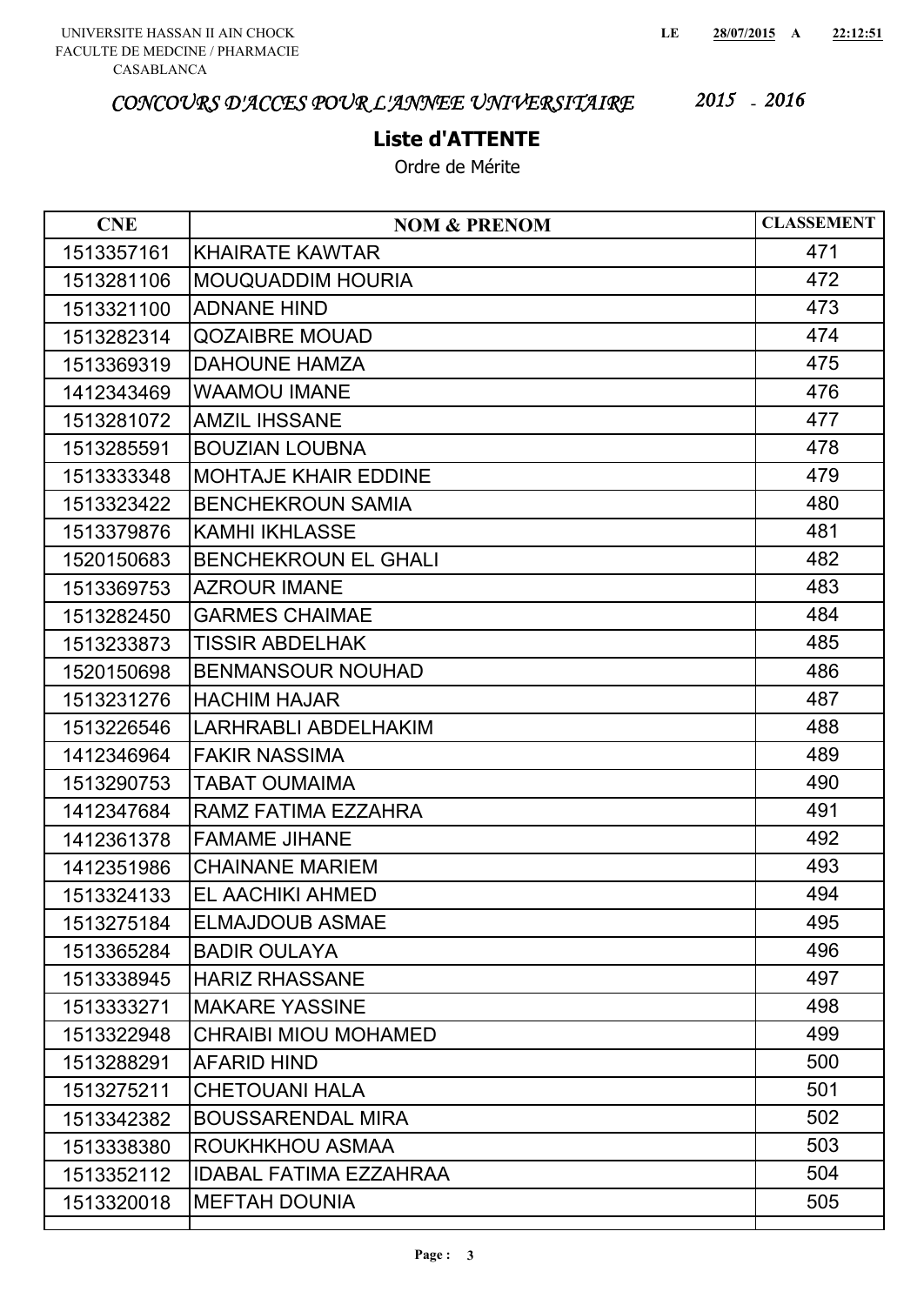### **Liste d'ATTENTE**

| <b>CNE</b> | <b>NOM &amp; PRENOM</b>     | <b>CLASSEMENT</b> |
|------------|-----------------------------|-------------------|
| 1513276602 | <b>MIR YOUSRA</b>           | 506               |
| 1513338894 | <b>SOUILHI CHAIMAE</b>      | 507               |
| 1513231751 | <b>MAKROUM RIZK</b>         | 508               |
| 1412280254 | <b>SMOUNI OMAIMA</b>        | 509               |
| 1513379710 | <b>IMDARY YOUSRA</b>        | 510               |
| 1512920148 | <b>SADIKI EL YAZID</b>      | 511               |
| 1513338850 | <b>KHOURAIBCHIA ANAS</b>    | 512               |
| 1412326949 | <b>FIMARE EL MEHDI</b>      | 513               |
| 1513338041 | EL ABDOUNI IKRAM            | 514               |
| 1412397064 | <b>MOULIM YOUSSEF</b>       | 515               |
| 1513338039 | <b>SABIL HIBA</b>           | 516               |
| 1520150639 | <b>AROUS AMINA</b>          | 517               |
| 1513273251 | <b>HANINE OUALID</b>        | 518               |
| 1513282245 | <b>GOURRAM MANAL</b>        | 519               |
| 1513377245 | <b>ANASS MHANDE</b>         | 520               |
| 1513365741 | <b>ABDOUH DOHA</b>          | 521               |
| 1513352056 | <b>OUASFI AMINE</b>         | 522               |
| 1520150709 | <b>BENNOUNA MAMOUN</b>      | 523               |
| 1513236240 | <b>BOUMATIE IMANE</b>       | 524               |
| 1513321708 | <b>LAHSSAINI SALMA</b>      | 525               |
| 1513290969 | <b>HANINE IMANE</b>         | 526               |
| 1412286311 | <b>JERRADI FAYROUZ</b>      | 527               |
| 1513351892 | <b>KARMA ANAS</b>           | 528               |
| 1513271016 | <b>AIT MOUSSA YASSINE</b>   | 529               |
| 1513238319 | <b>LOTFELILAH FAIZA</b>     | 530               |
| 1513281824 | <b>AMJAHDI SARA</b>         | 531               |
| 1513338054 | <b>MASKI ZAKARIA</b>        | 532               |
| 1513380162 | <b>ABDELMOUNIM SALMA</b>    | 533               |
| 1513321925 | <b>JALAL ILHAM</b>          | 534               |
| 1513337030 | <b>GALLOUL AMINA</b>        | 535               |
| 1412342839 | <b>FOURJI ZINEB</b>         | 536               |
| 1513381553 | <b>MOUMENLIDRISSI IMANE</b> | 537               |
| 1513338859 | <b>ABOUZAID KENZA</b>       | 538               |
| 1513338276 | <b>LAMHADEN ASMAA</b>       | 539               |
| 1513338975 | <b>NAIMI IBRAHIM</b>        | 540               |
|            |                             |                   |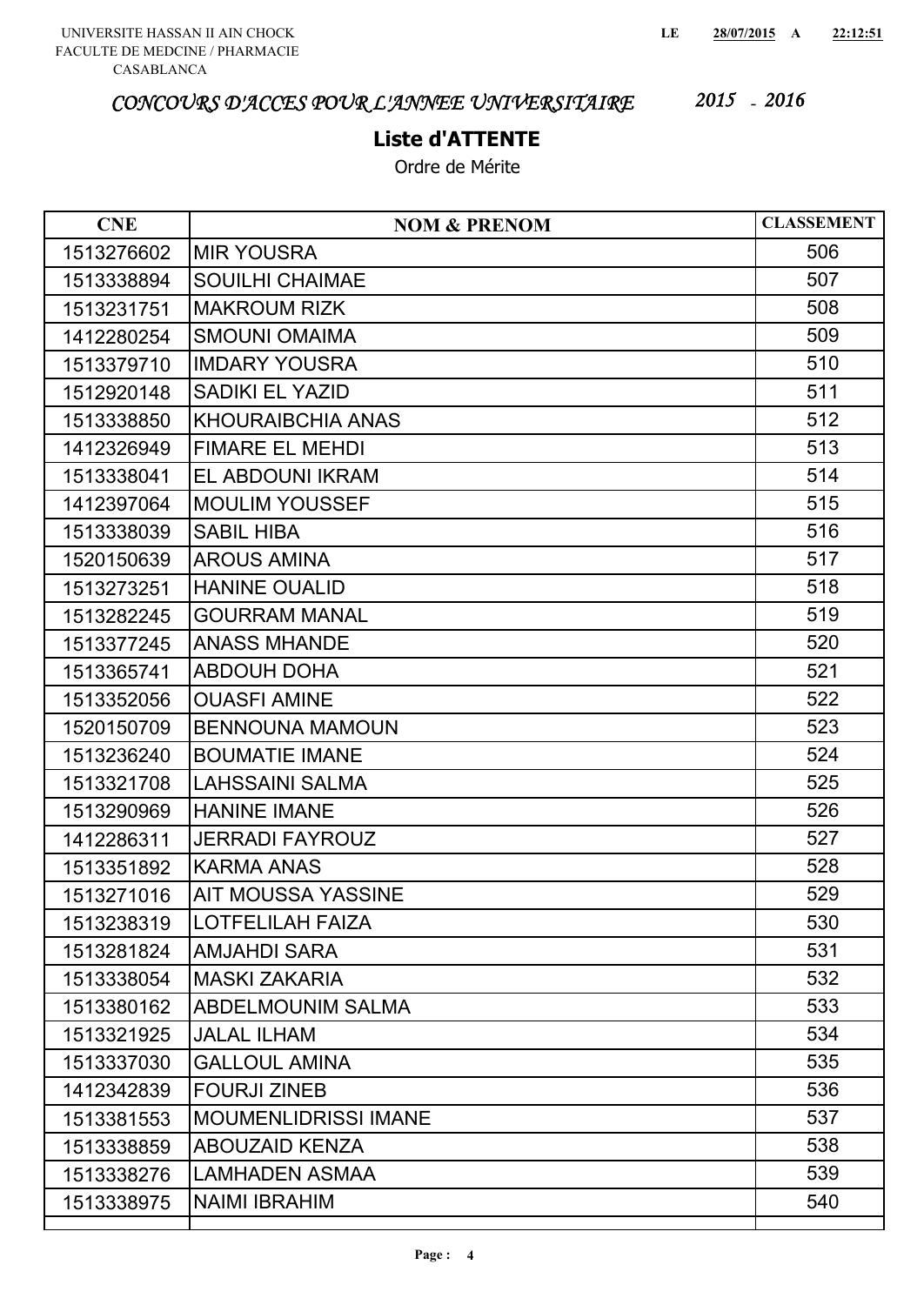### **Liste d'ATTENTE**

| <b>CNE</b> | <b>NOM &amp; PRENOM</b>   | <b>CLASSEMENT</b> |
|------------|---------------------------|-------------------|
| 1513324086 | <b>EL HATTECH SALMA</b>   | 541               |
| 1513291725 | <b>TOUAHRI IHSSANE</b>    | 542               |
| 1513293159 | EL BOUCHIKHY ZINEB        | 543               |
| 1513323911 | <b>BELAYACHI WIAM</b>     | 544               |
| 1520150789 | EL AMRANI ZERRIFI KENZA   | 545               |
| 1513380257 | <b>HILAL CHAIMAE</b>      | 546               |
| 1513379571 | <b>AKHYATE SOUKAINA</b>   | 547               |
| 1513236065 | <b>NACHID HAFSA</b>       | 548               |
| 1513365312 | <b>BOUZELMATE OUMAIMA</b> | 549               |
| 1513356719 | <b>SOUFI ASMAE</b>        | 550               |
| 1513365310 | <b>BOUGRZAM FATIMA</b>    | 551               |
| 1412346902 | ELMOUJADDID SAFAA         | 552               |
| 1513338844 | <b>NADOUR MOHAMMED</b>    | 553               |
| 1513358076 | ELMARZOUKI MOURAD         | 554               |
| 1513378711 | <b>HOUDA KARKOURI</b>     | 555               |
| 1513357413 | <b>TAISSI SAIDA</b>       | 556               |
| 1513345280 | <b>BENALLAL EL MEHDI</b>  | 557               |
| 1513272362 | <b>MARDI ZAKARIA</b>      | 558               |
| 1513277358 | <b>FARID YOUSSEF</b>      | 559               |
| 1513379041 | <b>KHACHANE MERYEM</b>    | 560               |
| 1513338840 | <b>NABILI KENZA</b>       | 561               |
| 1513239320 | <b>BEN ELATTAR ZAINEB</b> | 562               |
| 1513321122 | <b>SALOUH MALAK</b>       | 563               |
| 1513324087 | <b>AHMADI GHITA</b>       | 564               |
| 1513288602 | <b>AMIN SALMA</b>         | 565               |
| 1513231607 | <b>EL IDRISSI TAHA</b>    | 566               |
| 1513357731 | <b>NOURY NOUHA</b>        | 567               |
| 1513336271 | <b>REZOUG YOUSSEF</b>     | 568               |
| 1513324535 | EL KHATIB MALAK           | 569               |
| 1513322839 | <b>HORAIRY HAKIM</b>      | 570               |
| 1513282453 | ELBOUKHARI HOUDA          | 571               |
| 1513324552 | <b>SOUILMI KENZA</b>      | 572               |
| 1513338034 | EL MACHOURI HOUDA         | 573               |
| 1412334484 | AHEDDAJ LAILA             | 574               |
| 1412356189 | <b>ZANBOUR SARA</b>       | 575               |
|            |                           |                   |